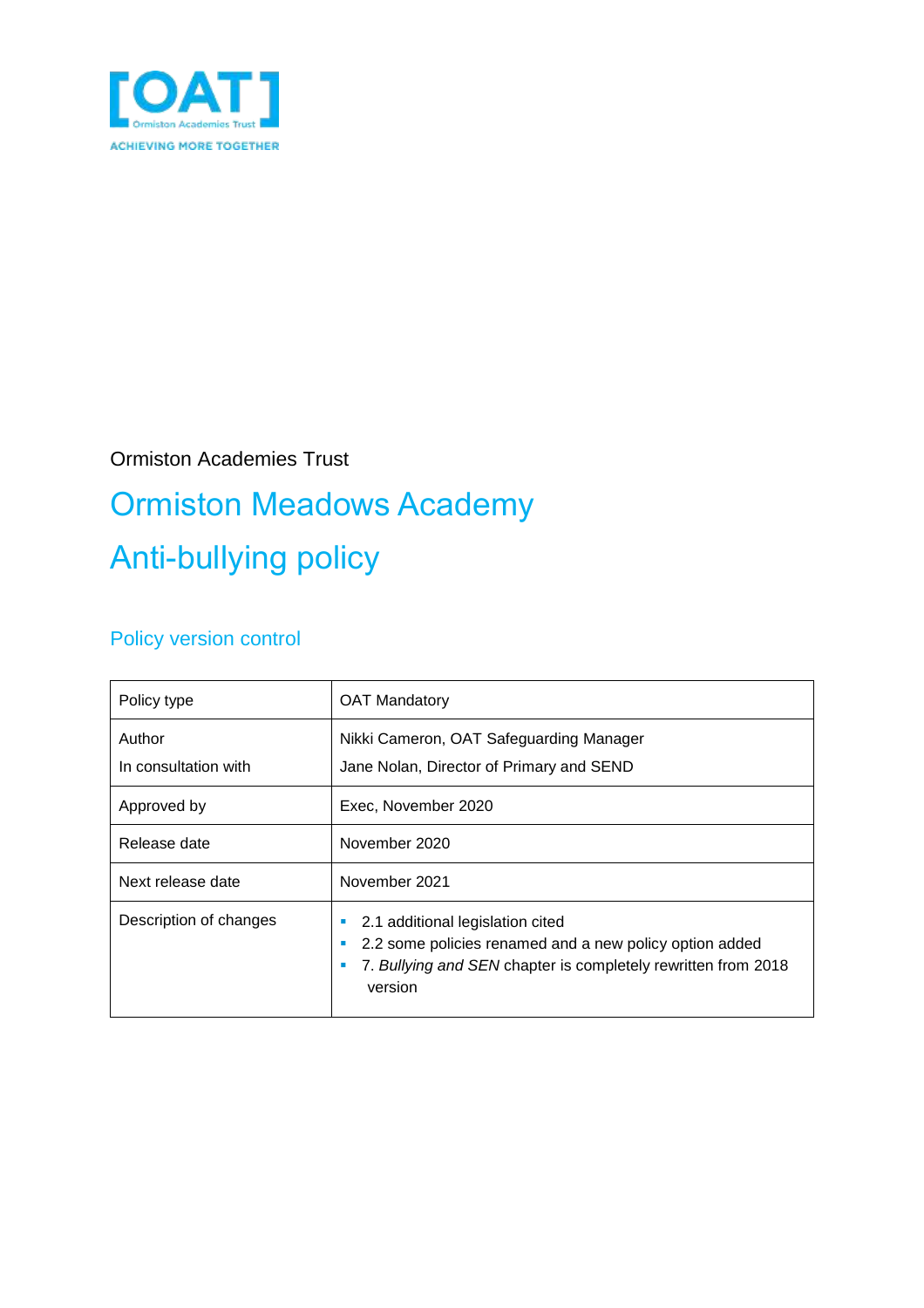

## **Contents**

| 1 <sub>1</sub> |  |
|----------------|--|
| 2.             |  |
| 3.             |  |
| 4.             |  |
| 5.             |  |
| 6.             |  |
| 7.             |  |
| 8.             |  |
| 9.             |  |
| 10.            |  |
| 11.            |  |
| 12.            |  |
| 13.            |  |
| 14.            |  |
| 15.            |  |
| 16.            |  |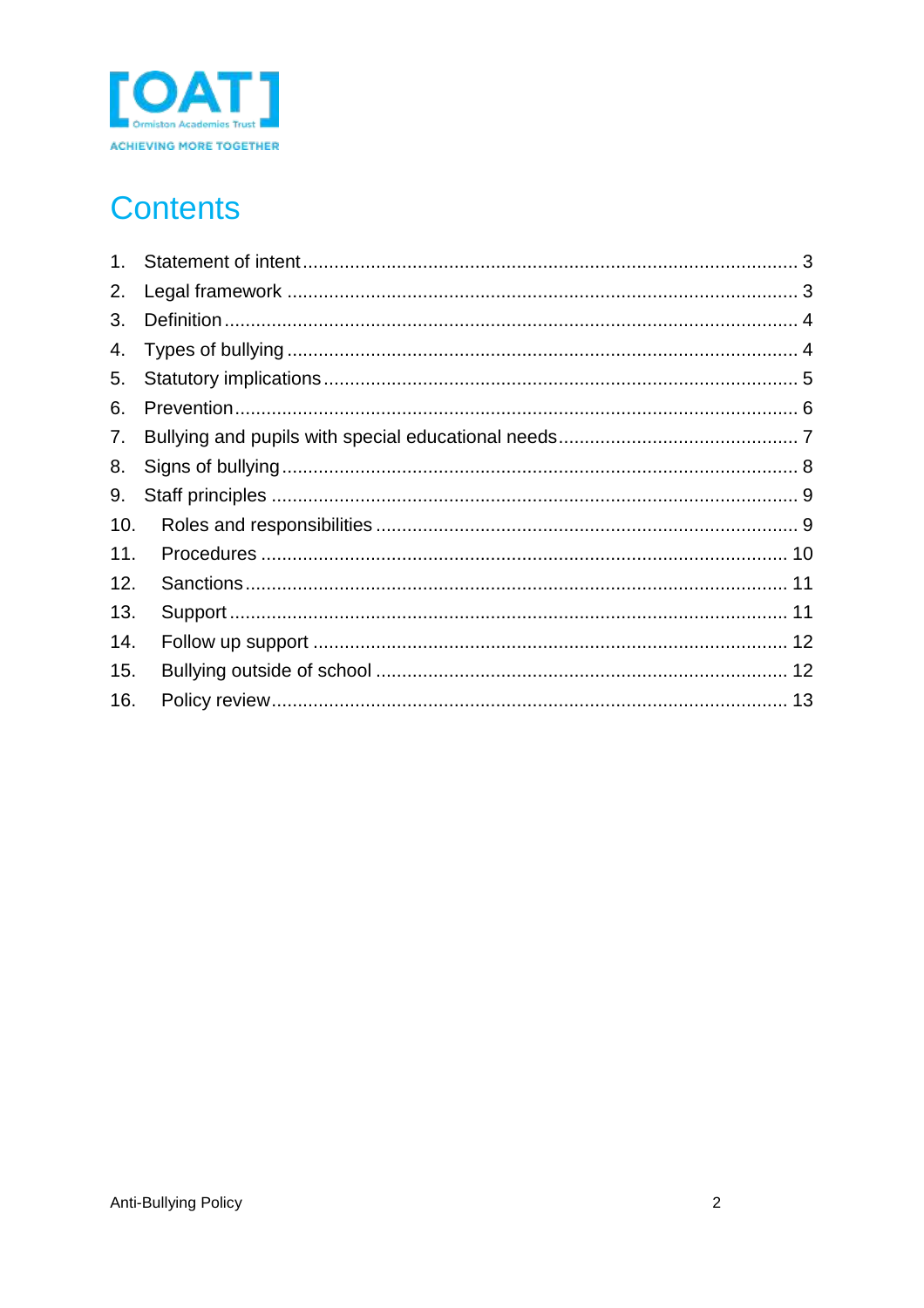

## <span id="page-2-0"></span>1.Statement of intent

Ormiston Meadows Academy believes that all pupils are entitled to learn in a safe and supportive environment; this means being free from all forms of bullying behaviour. This policy outlines how instances of bullying are dealt with, including the procedures to prevent occurrences of bullying.

These strategies, such as learning about tolerance and difference as part of the academy's curriculum, aim to promote an inclusive, tolerant and supportive ethos at the academy.

The Education and Inspections Act 2006, outlines a number of legal obligations regarding the academy's response to bullying. Under section 89, schools must have measures in place to encourage good behaviour and prevent all forms of bullying amongst pupils. These measures are part of the academy's Behavioural Policy, which is communicated to all pupils, academy staff and parents/carers.

All staff, parents/carers and pupils work together to prevent and reduce any instances of bullying at the academy. There is a zero-tolerance policy for bullying at Ormiston Meadows Academy.

### <span id="page-2-1"></span>2.Legal framework

2.1. This policy has due regard to legislation, including, but not limited to the following:

- **Education and Inspections Act 2006**
- **Equality Act 2010**
- **Children Act 1989**
- **Protection from Harassment Act 1997**
- **Malicious Communications Act 1988**
- **Public Order Act 1986**
- **Communications Act 2003**
- **Human Rights Act 1998**
- **Crime and Disorder Act 1998**
- Relationships Education, Relationships and Sex Education and Health Education, 2020

It will also have due regard to the current iteration of Keeping Children Safe in Education

2.2. This policy will be implemented in conjunction with the academy's:

- **Behavioural Policy**
- **Peer on Peer abuse**
- **Equality Policy**
- **E-safety Policy**
- **Child protection and safeguarding policy**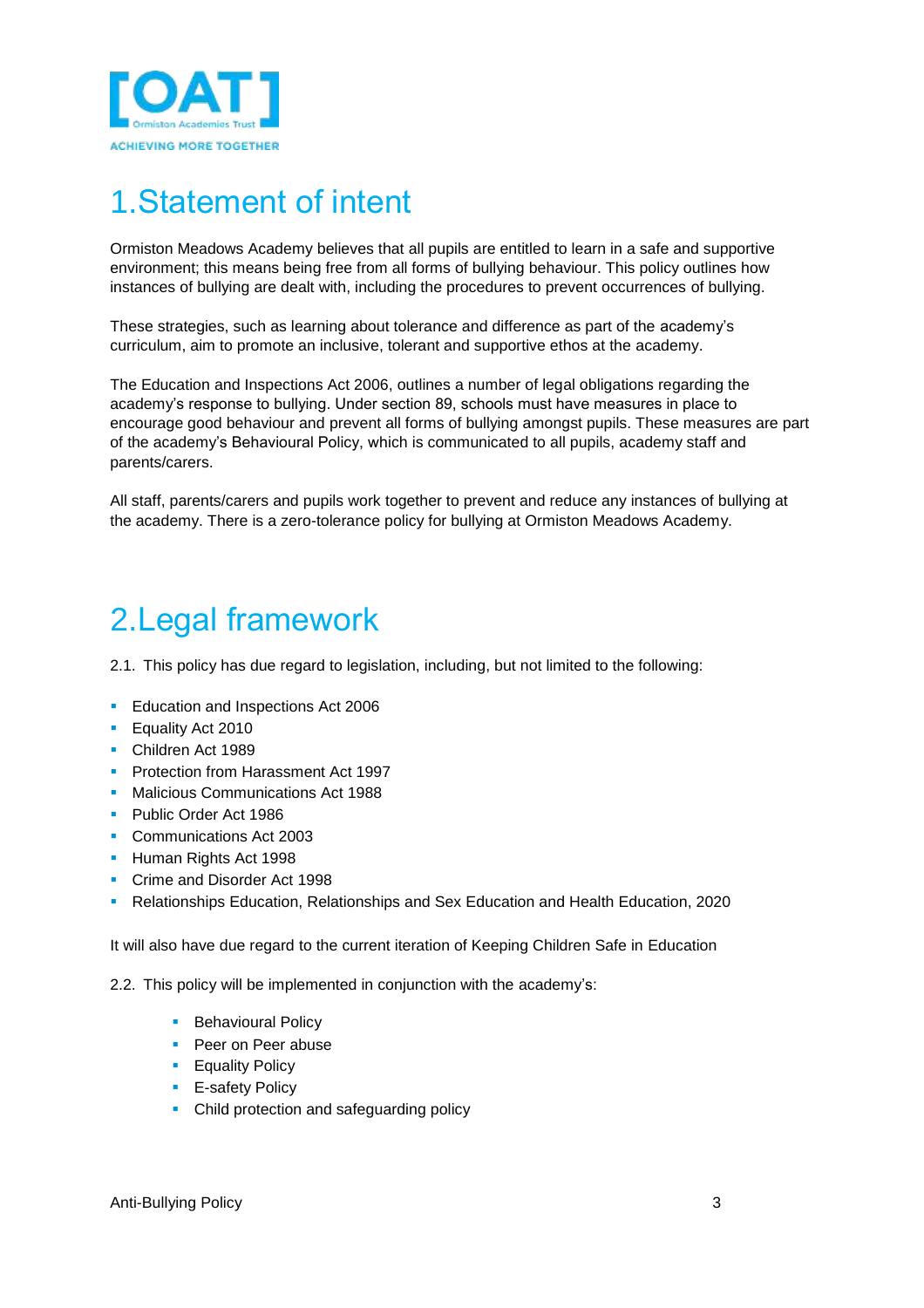

# <span id="page-3-0"></span>3.Definition

- 3.1. For the purpose of this policy, bullying is persistent behaviour by an individual or group with the intention of verbally, physically, or emotionally harming another person or group and includes peer on peer abuse.
- 3.2. Bullying is generally characterised by:

#### 3.2.1. **Repetition**:

Incidents are not one-offs; they are frequent and happen over a period of time. 3.2.2. **Intent**:

- The perpetrator(s) means to cause verbal, physical or emotional harm; it is not accidental.
- 3.2.3. **Targeting**: Bullying is generally targeted at a specific individual or group.
- 3.2.4. **Power imbalance**: Whether real or perceived, bullying is generally based on unequal power relations.

# <span id="page-3-1"></span>4.Types of bullying

4.1. Many different kinds of behaviour can be considered bullying and can be related to almost anything. Teasing another pupil because of their appearance, religion, ethnicity, gender, sexualorientation, home life, culture, disability, or special educational needs are some of the types of bullying that can occur.

Pupils Voice – Year 6 pupils:

Bullying can be defined as:

'Where someone hurts your feelings, hurts you through words or hurts your body, more than once. This may be everyday but it doesn't have to be, it si normally regular. We will help the person who is being bullied but we should think of the reason why the person is bullying and give the regular support'.

4.2. Bullying can be acted out through the following mediums:

- **•** Verbally
- Physically
- **Emotionally**
- Online (Cyber)
- **Deliberate Isolation**

Anti-Bullying Policy 4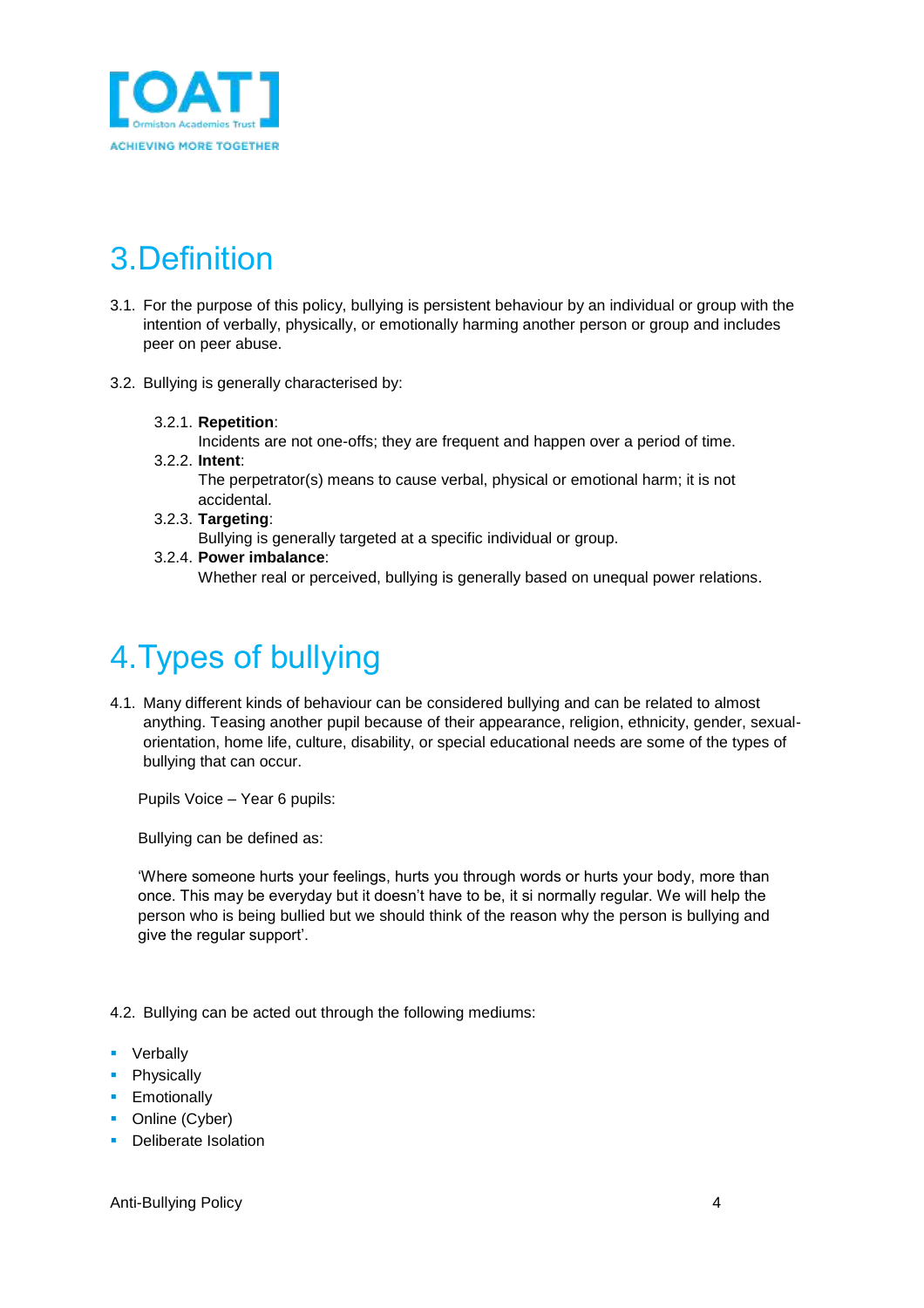

- 4.3. **Racist bullying:** Bullying another person based on their ethnic background, religion or skin colour. Racist bullying is a criminal offence under the Crime and Disorder Act 1998 and Public Order Act 1986.
- 4.4. **Homophobic and Bi-Phobic bullying:** Bullying another person because of their actual or perceived sexual orientation.
- 4.5. **Transphobic bullying:** Bullying based on another person's actual or perceived transgender status. **Gender 'variance'** or for not conforming to dominant gender roles.
- 4.6. **Sexist bullying:** Bullying based on sexist attitudes expressed in a way to demean, intimidate or harm another person because of their sex or gender. Sexist bullying may sometimes be characterised by inappropriate sexual behaviours.
- 4.7. **Sexual bullying:** Bullying behaviour that has a physical, psychological, verbal or non-verbal sexual dimension/dynamic that subordinates, humiliates or intimidates another person. This is commonly underpinned by sexist attitudes or gender stereotypes.
- 4.8. **SEND Bullying:** Bullying behaviour based on another person's special educational needs or disability.

### <span id="page-4-0"></span>5.Statutory implications

- 5.1. Under the Equality Act 2010, the academy understands that it has a responsibility to eliminate unlawful discrimination, harassment, victimisation and any other conduct prohibited by the act; advance equality of opportunity between people who share a protected characteristic and people who do not share it; and foster good relations between people who share a protected characteristic and people who do not share it.
- 5.2. Under the Human Rights Act (HRA) 1998, the academy understands that it could have charges brought against it if it allows the rights of children and young people at the academy to be breached by failing to take bullying seriously.
- 5.3. The National Association of Head Teachers has guidelines that headteachers must 'satisfy themselves' that their school's Anti-Bullying Policy complies with the HRA; the headteacher understands that they cannot do this without fully involving their teaching staff.
- 5.4. Although bullying itself is not a criminal offence, some types of harassment, threatening behaviour and/or communications may be considered criminal offences:
	- 5.4.1.Under the Malicious Communications Act 1988, it is an offence for a person to electronically communicate with another person with the intent to cause distress or anxiety, or which conveys a message which is indecent or grossly offensive, a threat, or information which is false and known or believed to be false by the sender.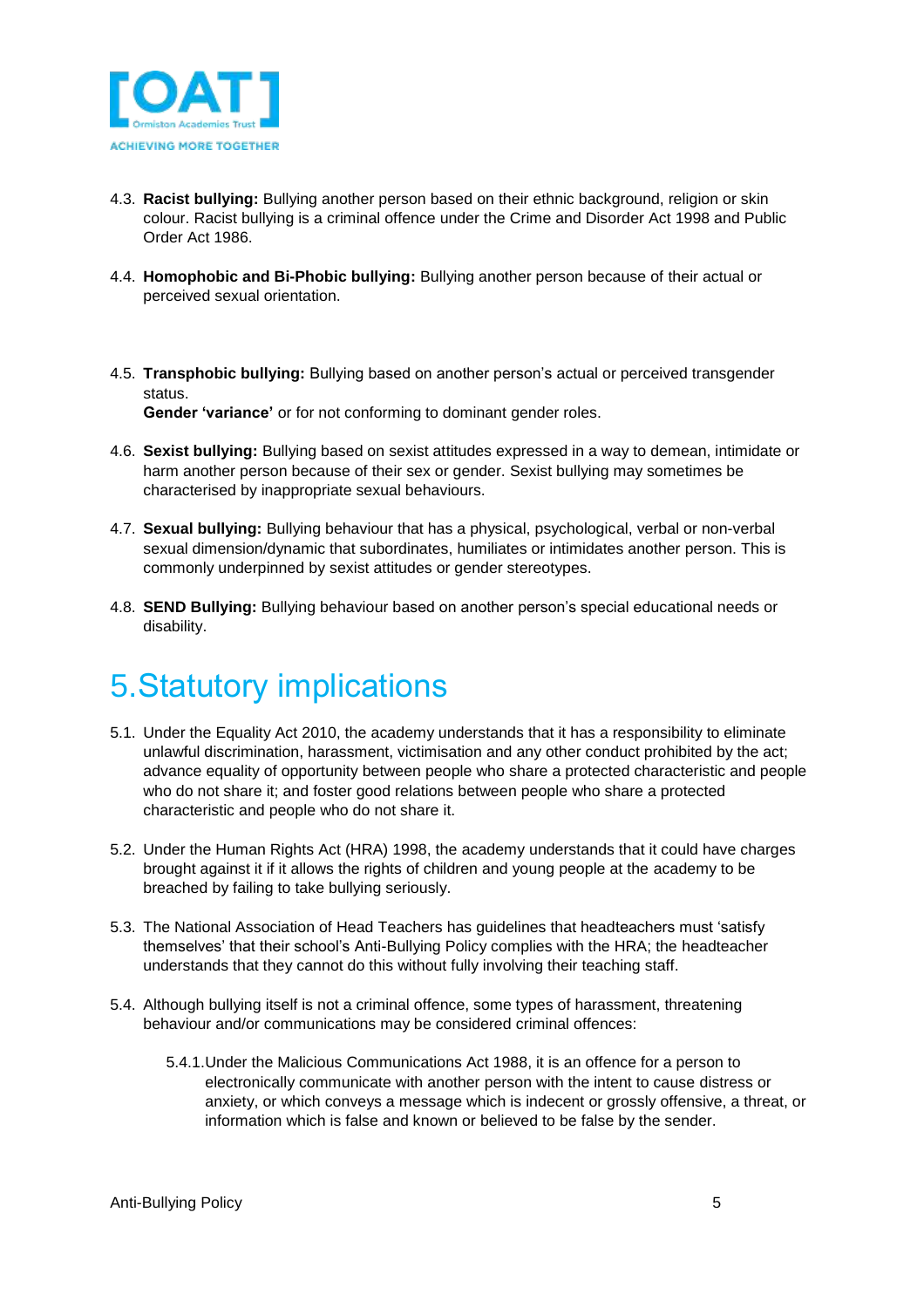

- 5.4.2.The Protection from Harassment Act 1997 makes it an offence to knowingly pursue any course of conduct amounting to harassment.
- 5.4.3.Section 127 of the Communications Act 2003 makes it an offence to send, by means of a public electronic communications network, a message, or other matter, that is grossly offensive or of an indecent, obscene or menacing character. It is unlawful to disseminate defamatory information through any media, including internet sites.
- 5.4.4.Other forms of bullying which are illegal and should be reported to police include: violence or assault, theft, repeated harassment or intimidation and hate crimes.

### <span id="page-5-0"></span>6.Prevention

- 6.1. The academy clearly communicates a whole-school commitment to addressing bullying in the form of a written statement (Statement of intent) which is regularly promoted across the whole academy. The school addresses all forms of bullying through the promotion of our core values of Excellence, Respect, Self-Worth and Resilience.
- 6.2. All reported or witnessed instances of bullying in the academy are challenged by a member of staff.
- 6.3. Staff encourage pupil co-operation and the development of interpersonal skills through the use of group work and pair work.
- 6.4. All types of bullying are discussed as part of the curriculum, and diversity, difference and respect for others is promoted and celebrated through various lessons.
- 6.5. Changing and organising seating arrangements in class helps to prevent instances of bullying.
- 6.6. Potential victims of bullying are drawn into working groups with children who do not abuse or take advantage of them.
- 6.7. Opportunities to extend friendship groups and interactive skills are provided through participation in special events, for example, drama productions, sporting activities and cultural groups.
- 6.8. All members of the academy community are made aware of the academy's Anti-Bullying Policy.
- 6.9. All staff members receive training on identifying and dealing with the different types of bullying.
- 6.10. A safe, supervised place is available for pupils to go to at lunch if they are involved in conflict with their peers or wish to avoid a bully.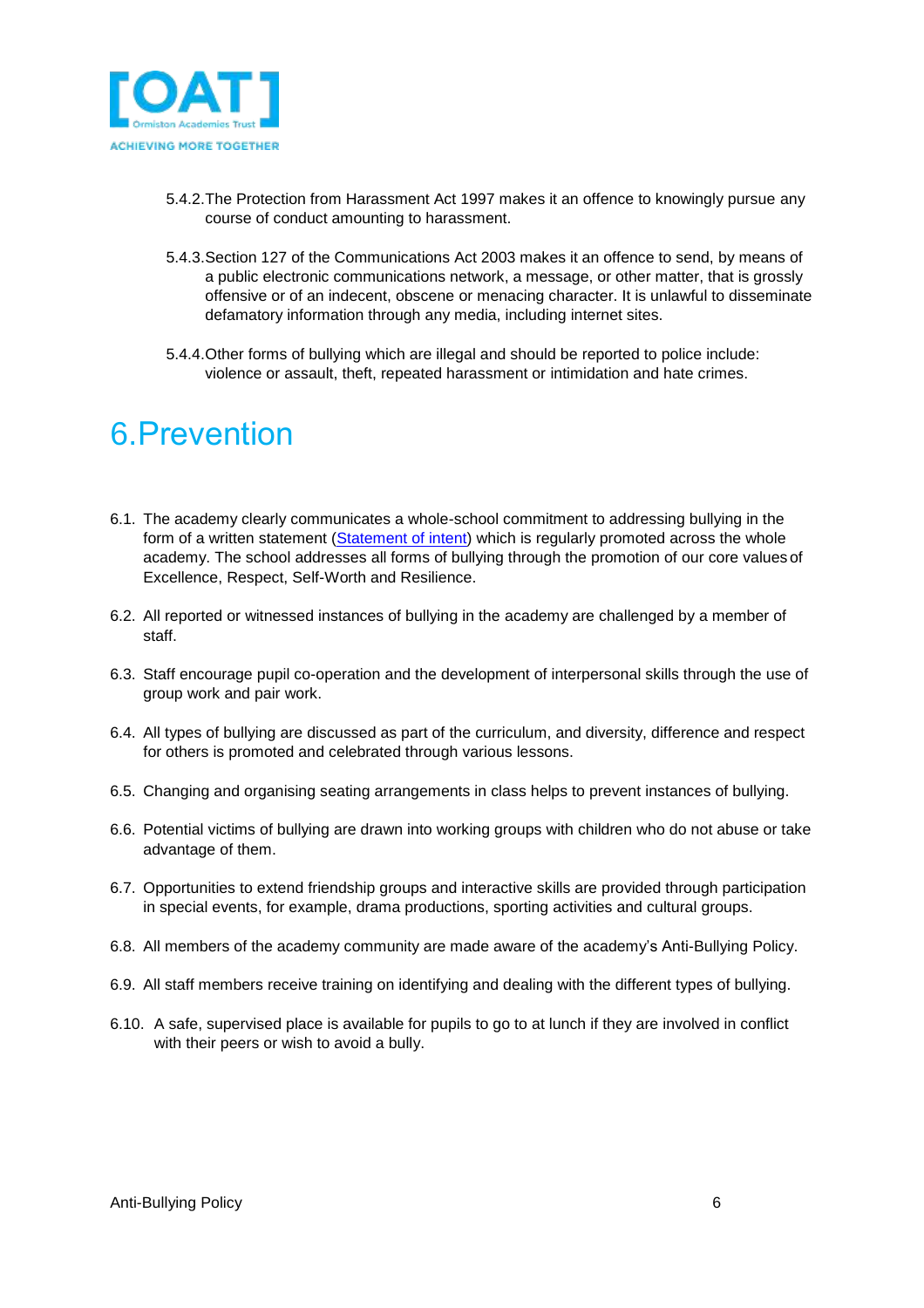

### <span id="page-6-0"></span>7.Bullying and pupils with special educational needs

- 7.1. Evidence shows that children and young people with special educational needs and / or disabilities (SEND) are significantly more likely to be bullied or victimised than those who don't have any SEND (e.g. Chatzitheochari P. & June, 2014).
- 7.2. All schools are subject to duties and guidance in relation to the bullying of children with SEND:
	- 7.2.1.The SEND Code of Practice (2014) states that a Local Authority must demonstrate in its 'Local Offer', the arrangements schools in their local area have in place for:
	- *"supporting the emotional mental and social development of disabled children and young people and those with SEN (this should include extra pastoral support arrangements for listening to the views of pupils and students with SEN and measure to prevent bullying)"* SEN Code of Practice June 2014 s4.32
- 7.3. All academies also have a legal responsibility under the Equality Act 2010 to protect disabled children and those with SEN against direct and indirect discrimination, harassment or victimisation.
- 7.4. At Ormiston Meadows Academy we recognise that some pupils with SEND may have difficulties in reporting their experiences of bullying. This may be because they are unable to recognise that they are being bullied, they may not be able to verbalise that they are being bullied or they may experience increased feelings of anxiety which prevent them from 'speaking out'. Nonverbal early signs that a pupil with SEND is being bullied may include withdrawn behaviour, a deterioration in work, poor attendance, complaints of feeling ill, general unhappiness or anxiety and 'clingy' behaviour around adults.
- 7.5. To ensure that staff are alert to the bullying of pupils with SEND we analyse behavior logs and HTU forms to identify any potential risks. These are then discussed with class teams to ensure pupils with SEND are supported appropriately. Training, monitoring and support include scrutinising signs and symptoms of bullying in particular for those pupils with SEND. Vulnerable pupils have regular informal discussions about their well being with the Mental Health First Aider, ensuring that communication barriers are understood and planned for.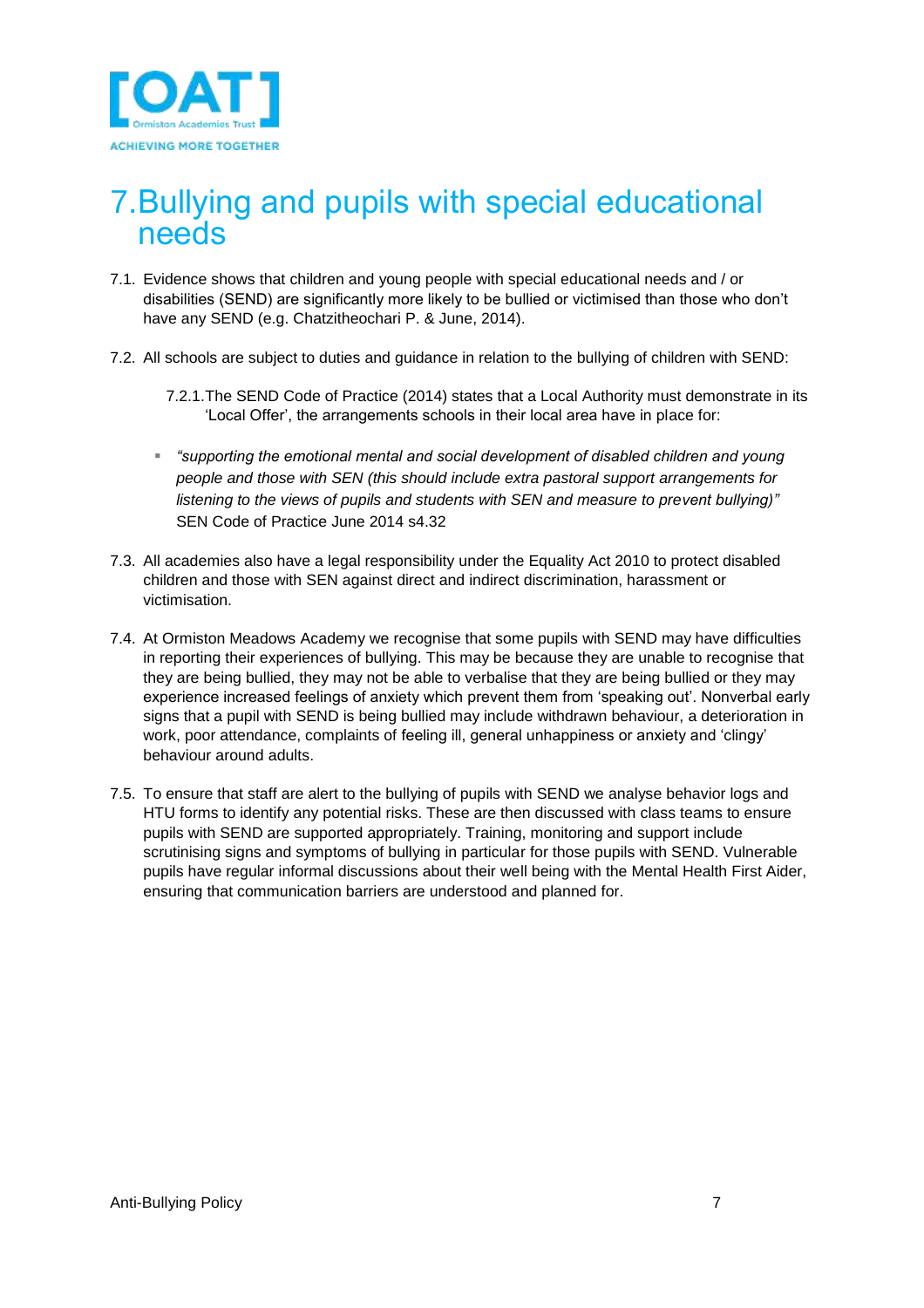

7.6. To ensure that pupils with SEND can recognise and report that they are being bullied we will ensure that the curriculum ensures a clear understanding of bullying and its implications. Pupils with SEND have additional and targeted opportunities to explore friendship issues with explanations about how to recognise if these become bullying.

#### Providing accessible information:

Information should be:

- Available, if required, in a range of accessible formats for pupils with SEND, for example Braille, Easy-Read, BSL interpreted.
- **Easy to access for pupils. This means that they should be easy to navigate, have a clear** commitment to children and young people, be accessible, inclusive, and have a range of ways for children and young people to leave feedback and comments.
- 7.7. Any strategies to address incidents of bullying must consider the needs of pupils with SEND. At Ormiston Meadows Academy we will support pupils with SEND to protect themselves and/or recover from incidents of bullying through using the following strategies e.g. peer to peer support, circle of friends, mediation from familiar adult, befriending initiatives, support with building confidence and raising self-esteem, work with families.
- 7.8. These strategies will be adapted as necessary to meet any pupil with SEND.

### <span id="page-7-0"></span>8.Signs of bullying

- 8.1. Some of the signs that a pupil may be victim of bullying include, but are not limited to, the following:
- **Being frightened to travel to or from school**
- Asking to be driven to school
- **-** Unwillingness to attend school
- **Truancy**
- **Becoming anxious or lacking confidence**
- **Saying that they feel ill in the morning**
- Decreased involvement in school work
- **Returning home with torn clothes or damaged possessions**
- **Missing possessions**
- **Missing dinner money**
- **Asking for extra money or stealing**
- **Cuts or bruises**
- **Lack of appetite**
- **Unwillingness to use the internet or mobile devices**
- **Becoming agitated when receiving calls or text messages**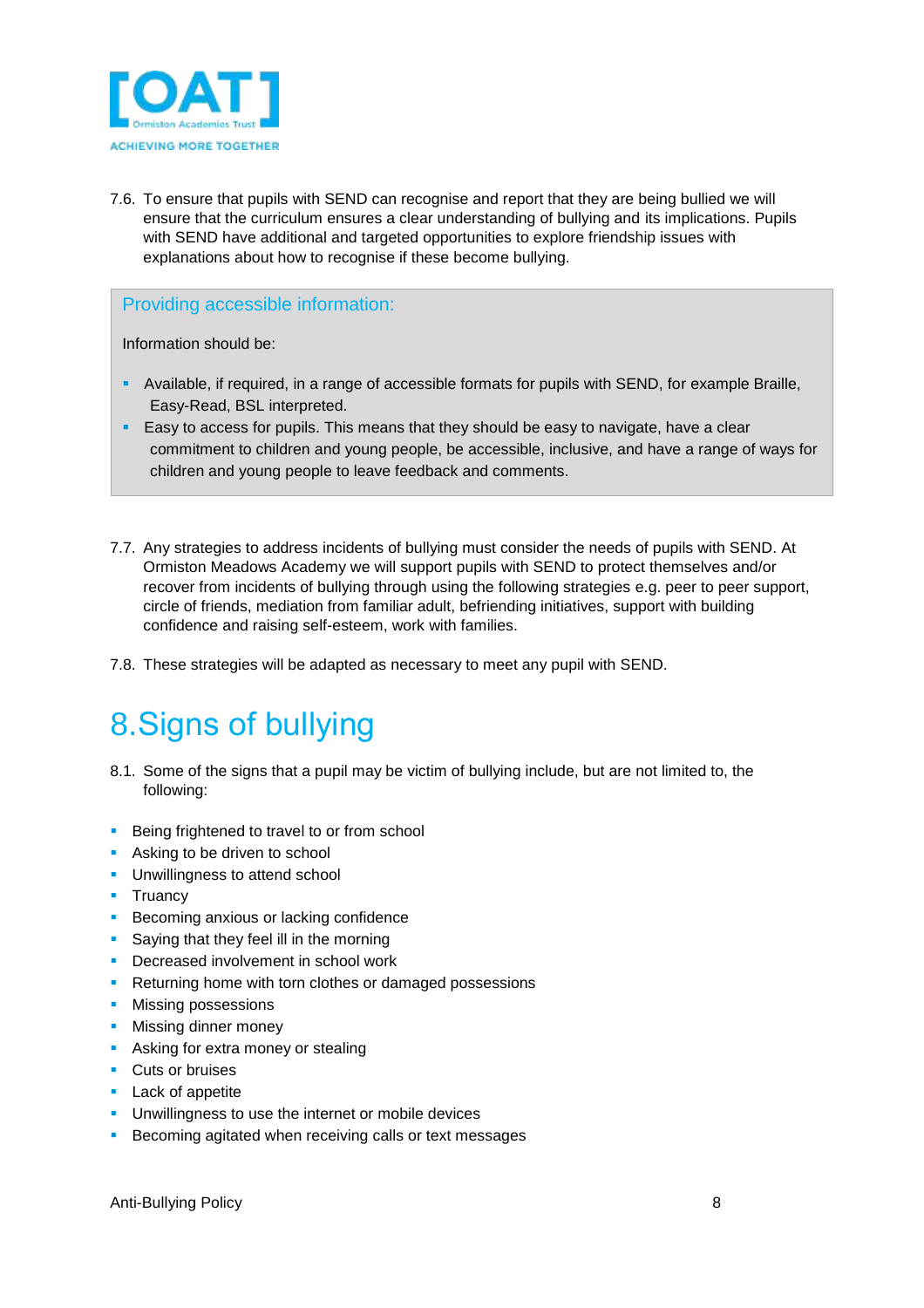

- **Lack of eye contact**
- **Becoming short tempered**
- **Change in behaviour and attitude at home**
- 8.2. Although the signs outlined above may not be due to bullying, they may be due to deeper social, emotional or mental issues, so are still worth investigating.
- 8.3. Pupils who display a significant number of these signs are engaged with, in order to determine the underlying issues, whether they are due to bullying or other issues.

### <span id="page-8-0"></span>9.Staff principles

- 9.1. Prevention is at the forefront of the academy's Anti-Bullying Policy.
- 9.2. Staff treat reports of bullying very seriously; never assume that it is 'just banter'.
- 9.3. Staff do not ignore signs of suspected bullying.
- 9.4. Unpleasantness from one pupil towards another is always challenged and never ignored.
- 9.5. Staff take action immediately; this applies to all staff, not solely teaching staff.
- 9.6. Staff always respect pupils' privacy, and information about specific instances of bullying are not discussed with others, unless it is in a setting that the victim has given consent to.
- 9.7. Follow-up support is given to both the victim and bully in the months following any incidents, to ensure all bullying has stopped.
- 9.8. Follow up with a meeting with those involved to discuss how effectively they felt the incident has been dealt with to inform future practice and to inform the termly review.

### <span id="page-8-1"></span>10. Roles and responsibilities

- 10.1. The **governing body** evaluates and reviews this policy to ensure that it is non-discriminatory.
- 10.2. It is the responsibility of all staff to be alert to possible bullying of pupils and to deal with incidents as the highest priority.
- 10.3. The Behaviour Lead reviews and amends this policy, taking account of new legislation and government guidance, and using staff experience of dealing with bullying incidents in the previous year to improve procedures.
- 10.4. The Behaviour Lead keeps a **Bullying Record** of all reported incidents including which type of bullying has occurred to allow for proper analyses of the data collected.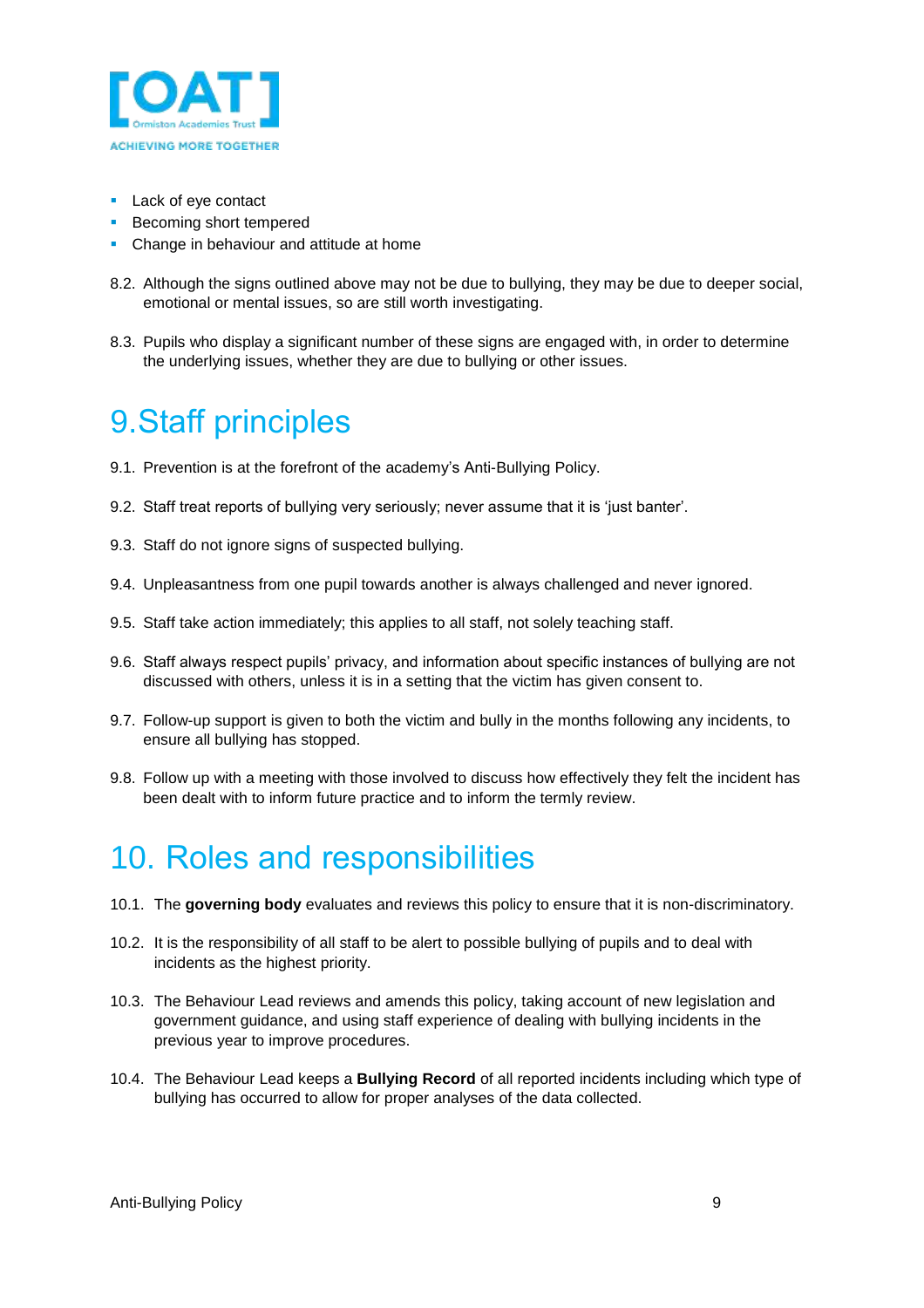

- 10.5. The Behaviour Lead analyses the data in the **Bullying Record** at **termly** intervals in order to identify any trends in the types of bullying occurring and implement the appropriate measures to tackle it.
- 10.6. The Behaviour Lead arranges appropriate training for staff members.
- 10.7. Each member of SLT corresponds and meets with parents/carers where necessary. They also provide a point of contact when more serious bullying incidents occur.
- 10.8. Staff are alert to social dynamics in their class and are available for pupils who wish to report bullying. They also provide follow-up support after bullying incidents.
- 10.9. Teachers ensure that they are alert to possible bullying situations, particularly exclusion from friendship groups, and that they inform SLT or the Inclusion Team of such observations.
- 10.10.All staff will avoid gender stereotyping when dealing with bullying.
- 10.11.Throughout the year, the composition of pupil groups shows sensitivity to those who have been the victims of bullying.
- 10.12.The school nurses, often the first people to receive reports of bullying, offer emotional support to victims, and alert the relevant member of SLT.
- 10.13.Parents/carers are advised to inform their child's class teacher if they are concerned that their child may be bullied or be involved in bullying.
- 10.14.Pupils are advised to inform a member of staff if they witness bullying or are a victim of bullying.
- 10.15.Pupils are taught not to make counter-threats if they are victims of bullying.
- 10.16.Pupils are taught to walk away from any dangerous situations and avoid involving other pupils in incidents.
- 10.17.Pupils are advised to retain all evidence of cyber bullying.

### <span id="page-9-0"></span>11. Procedures

- 11.1. Minor incidents are reported to the pupil's class teacher who investigates the incident, sets appropriate sanctions for the perpetrator, and informs the Inclusion Team in writing of the incident and outcome.
- 11.2. When investigating a bullying incident, the following procedures are adopted:
	- 11.2.1. The victim, alleged bully and witnesses are all interviewed separately
	- 11.2.2. Members of staff ensure that there is no possibility of contact between the pupils interviewed, including electronic communication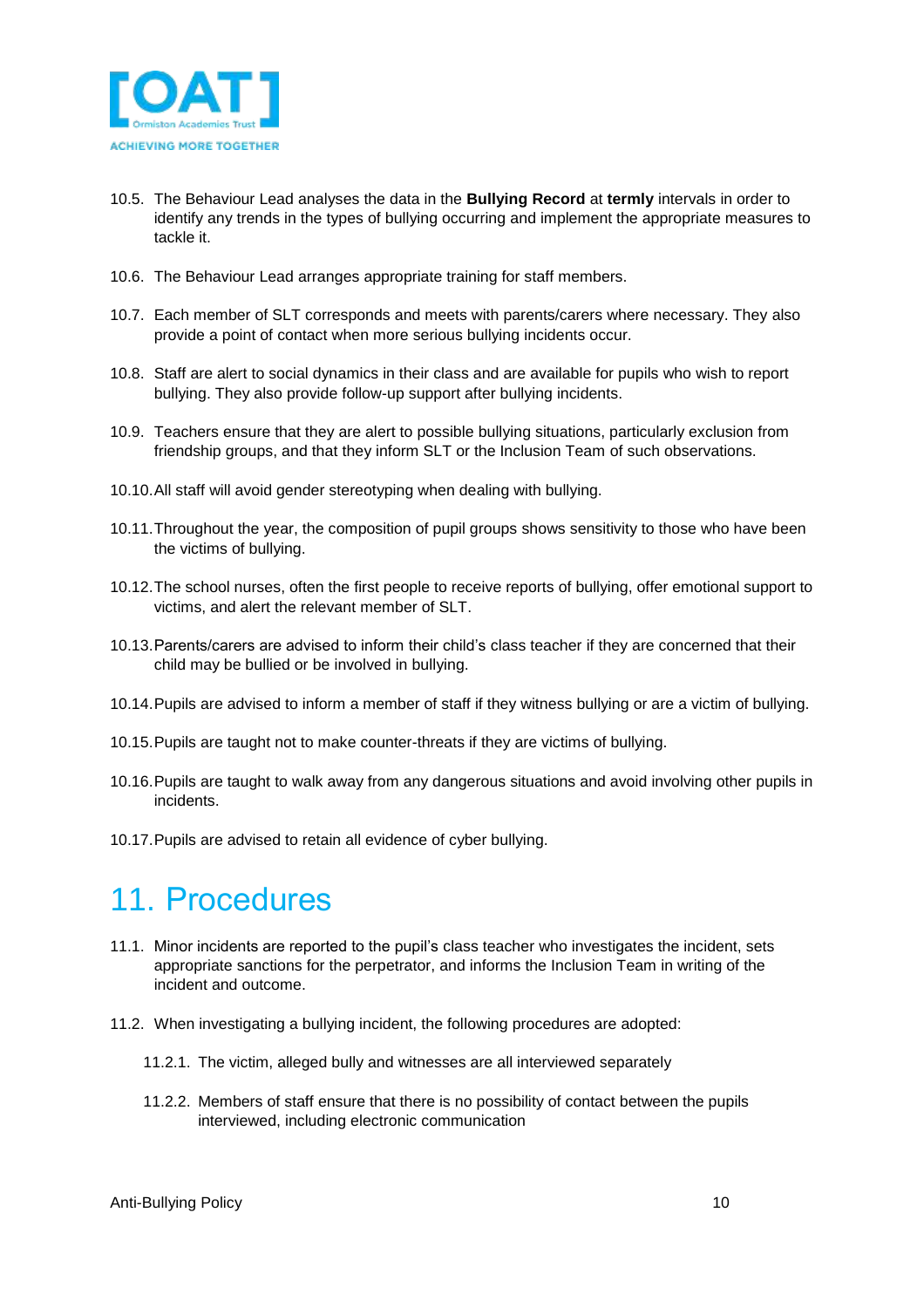

- 11.2.3. If a pupil is injured, members of staff take the pupil immediately to the school nurse for a medical opinion on the extent of their injuries
- 11.2.4. A room is used that allows for privacy during interviews
- 11.2.5. A witness is used for serious incidents
- 11.2.6. If appropriate, all parties (bully, victim, witnesses) are asked to write down details of the incident; this may need prompting with questions from the member of staff to obtain the full picture
- 11.2.7. Premature assumptions are not made, as it is important not to be judgmental at this stage
- 11.2.8. Members of staff listen carefully to all accounts, being non-confrontational and not attaching blame until the investigation is complete
- 11.2.9. All concerned pupils are informed that they must not discuss the interview with other pupils
- 11.3. Due to the potential for sexist, transphobic and sexual bullying to be characterised by inappropriate sexual behaviour, staff members involved in dealing with the incident are required to consider whether there is a need for safeguarding processes to be implemented.

### <span id="page-10-0"></span>12. Sanctions

- 12.1. If the staff member is satisfied that bullying did take place, the pupil will be helped to understand the consequences of their actions and warned that there must be no further incidents.
- 12.2. The staff member informs the pupil of the type of sanction to be used in this instance (detentions, service-based activities, etc.) and future sanctions if the bullying continues.
- 12.3. If possible, the staff member will attempt reconciliation and will obtain a genuine apology from the bully. This will either be in writing to the victim (and/or witnesses if appropriate), or face-toface, but only with the victim's full consent. Discretion is used here; victims will never feel pressured into a face-to-face meeting with the bully.
- 12.4. The bullying pupil is made to realise that some pupils do not appreciate the distress they are causing, and that they should change their behaviour.
- 12.5. Parents/carers are informed of bullying incidents and what action is being taken.
- 12.6. The appropriate staff member informally monitors the pupils involved over the next half-term.

### <span id="page-10-1"></span>13. Support

13.1. If the pupil visits the school nurse, the school nurse informally checks whether the bullying has stopped.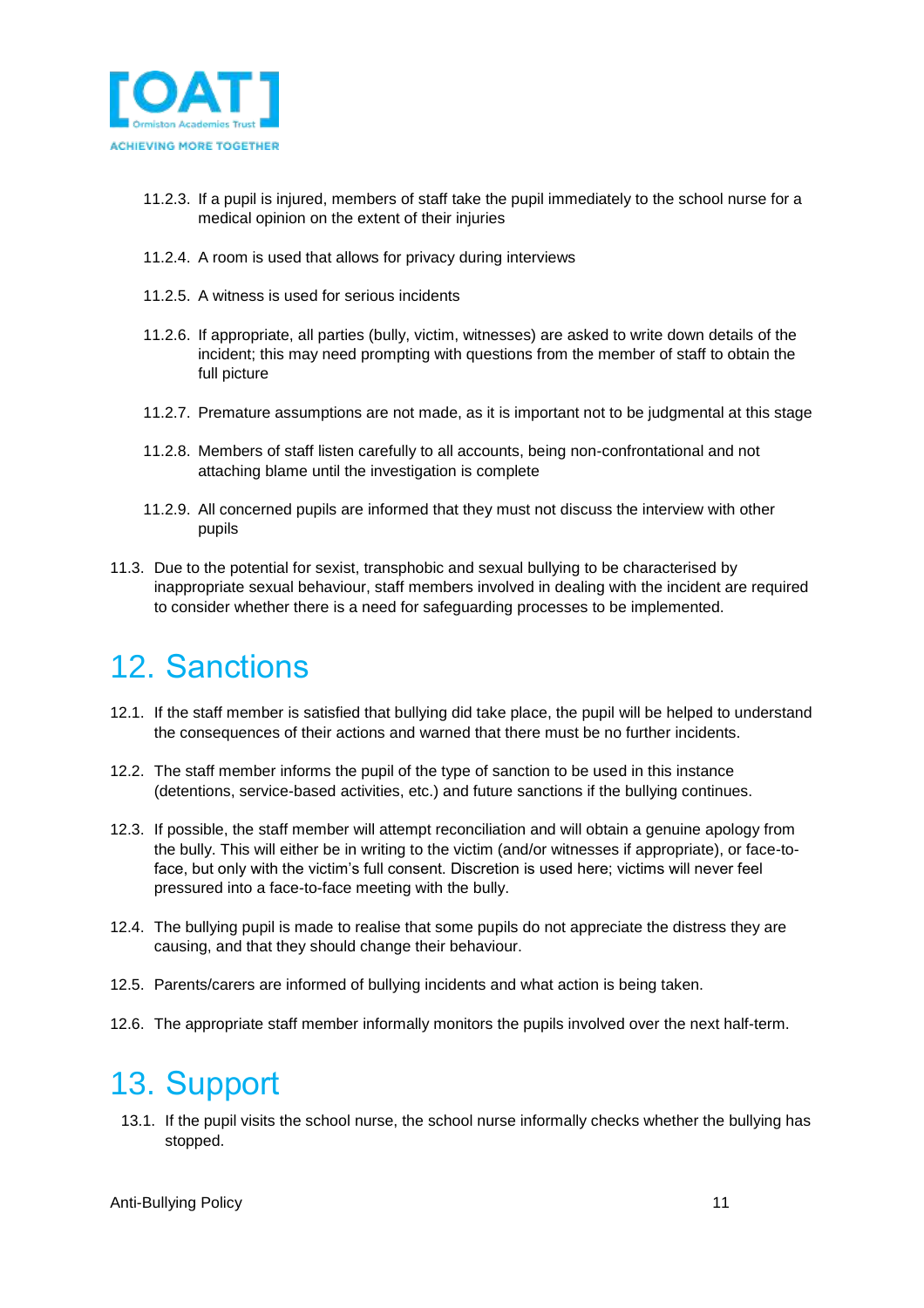

- 13.2. The appropriate staff member informally checks whether the bullying has stopped on a **weekly** basis for **a month** after the initial complaint of bullying.
- 13.3. The appropriate staff member formally checks whether the bullying has stopped the week after the bullying, and again during the same half term.
- 13.4. If necessary, group dynamics are broken up by members of staff by assigning places in classes.
- 13.5. The victim is encouraged to tell a trusted adult in school if bullying is repeated.
- 13.6. The victim is encouraged to broaden their friendship groups by joining lunchtime or afterschool club or activity.

### <span id="page-11-0"></span>14. Follow up support

- 14.1. The progress of both the bully and the victim are monitored by their class teacher. One-on-one sessions to discuss how they are progressing may be appropriate.
- 14.2. If appropriate, follow-up correspondence is arranged with parents/carers **one month** after the incident.
- 14.3. Pupils who have been bullied are supported in the following ways:
- **Being listened to**
- **Having an immediate opportunity to meet with a member of staff of their choice**
- **Being reassured**
- **Being offered continued support**
- **Being offered counselling, where appropriate**

14.4. Pupils who have bullied others are supported in the following ways:

- Receiving a consequence for their actions
- **Being able to discuss what happened**
- Reflecting on why they became involved
- Understanding what they did wrong and why they need to change their behaviour
- **Appropriate assistance from parents/carers**

### <span id="page-11-1"></span>15. Bullying outside of school

15.1. Teachers have the power to discipline pupils for misbehaving outside of the academy premises. This can relate to any bullying incidents occurring anywhere off the academy premises, such as on school or public transport, outside the local shops, or in a town or village centre.